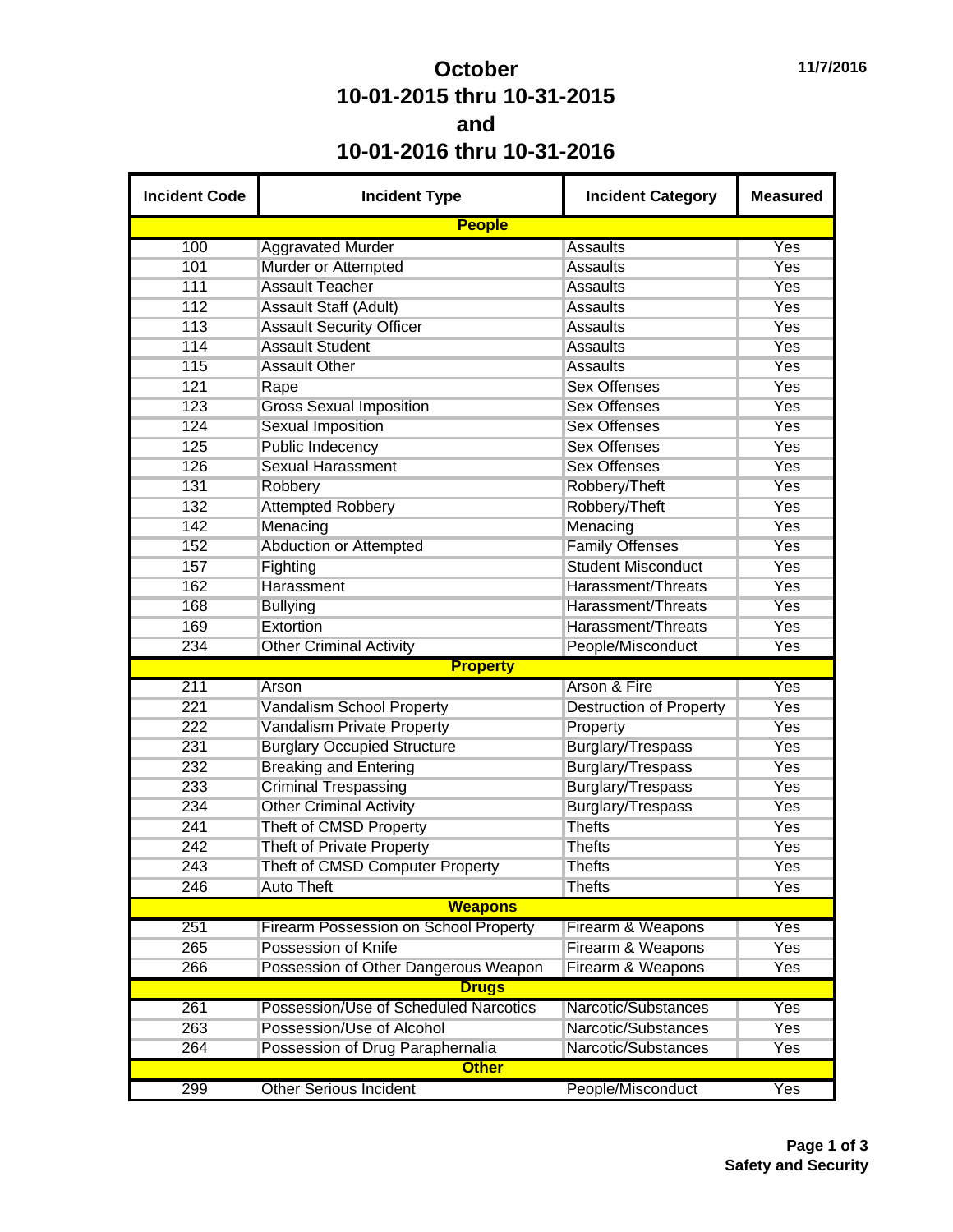|                                              |  |        |          |         |       |       |                      | <b>Safety and Security Monthly Summary - October</b> |  |        |          |                      |                      |       |                                              |        |          |               |       |       |
|----------------------------------------------|--|--------|----------|---------|-------|-------|----------------------|------------------------------------------------------|--|--------|----------|----------------------|----------------------|-------|----------------------------------------------|--------|----------|---------------|-------|-------|
| <b>High School</b><br>All Incidents          |  |        |          |         |       | K8    |                      |                                                      |  |        |          | <b>Monthly Total</b> |                      |       |                                              |        |          |               |       |       |
|                                              |  |        |          |         |       |       | <b>All Incidents</b> |                                                      |  |        |          |                      | <b>All Incidents</b> |       |                                              |        |          |               |       |       |
| Oct 15-16                                    |  |        |          | 72      |       |       |                      | Oct 15-16                                            |  |        |          | 131                  |                      |       | Oct 15-16 (Monthly)                          |        |          | 203           |       |       |
| Oct 16-17                                    |  |        |          | 48      |       |       |                      | Oct 16-17                                            |  |        |          | 115                  |                      |       | Oct 16-17 (Monthly)                          |        |          | 163<br>$-20%$ |       |       |
| Change                                       |  |        |          | $-33%$  |       |       |                      | Change                                               |  |        |          | $-12%$               |                      |       | Change                                       |        |          |               |       |       |
| <b>Quantity - Measured Serious Incidents</b> |  |        |          |         |       |       |                      | <b>Quantity - Measured Serious Incidents</b>         |  |        |          |                      |                      |       | <b>Quantity - Measured Serious Incidents</b> |        |          |               |       |       |
|                                              |  | People | Property | Weapons | Drugs | Other |                      |                                                      |  | People | Property | Weapons              | Drugs                | Other |                                              | People | Property | Weapons       | Drugs | Other |
| Oct 15-16                                    |  | 39     | 8        | 16      | 6     | 3     |                      | Oct 15-16                                            |  | 87     | 13       | 7                    | 5                    | 19    | Oct 15-16 (Monthly)                          | 126    | 21       | 23            |       | 22    |
| Oct 16-17                                    |  | 26     | 4        | 8       |       | 3     |                      | Oct 16-17                                            |  | 83     |          | $11$ 11              | $\mathbf{1}$         |       | Oct 16-17 (Monthly)                          | 109    |          | 15 19         | 8     | -12   |

| <b>Monthly Total</b>                         |        |          |         |       |       |  |  |  |  |  |  |
|----------------------------------------------|--------|----------|---------|-------|-------|--|--|--|--|--|--|
| <b>All Incidents</b>                         |        |          |         |       |       |  |  |  |  |  |  |
| Oct 15-16 (Monthly)<br>203                   |        |          |         |       |       |  |  |  |  |  |  |
| Oct 16-17 (Monthly)                          | 163    |          |         |       |       |  |  |  |  |  |  |
|                                              |        |          |         |       |       |  |  |  |  |  |  |
| Change                                       | $-20%$ |          |         |       |       |  |  |  |  |  |  |
| <b>Quantity - Measured Serious Incidents</b> |        |          |         |       |       |  |  |  |  |  |  |
|                                              | People | Property | Weapons | Drugs | Other |  |  |  |  |  |  |
| Oct 15-16 (Monthly)                          | 126    | 21       | 23      | 11    | 22    |  |  |  |  |  |  |
| Oct 16-17 (Monthly)                          | 109    | 15       | 19      | 8     | 12    |  |  |  |  |  |  |



## *Safety and Security Monthly Summary - October*

| OCT 15-16                                    |        |                     | 72       |                 |              |
|----------------------------------------------|--------|---------------------|----------|-----------------|--------------|
| Oct 16-17                                    |        | 48                  |          |                 |              |
| Change                                       |        |                     | $-33%$   |                 |              |
| <b>Quantity - Measured Serious Incidents</b> |        |                     |          | Drugs<br>6<br>7 |              |
|                                              | People | Property<br>Weapons |          |                 | Other        |
| Oct 15-16                                    | 39     | 8                   | 16       |                 | 3            |
| $0o + 16$ 17                                 | າຂ     | $\Lambda$           | $\Omega$ |                 | $\mathbf{r}$ |



|          | <b>Measured Serious Incident</b><br>K-8 Schools Monthly Trend Analysis |           |  |           |  |  |  |  |  |  |  |
|----------|------------------------------------------------------------------------|-----------|--|-----------|--|--|--|--|--|--|--|
| 200      |                                                                        |           |  |           |  |  |  |  |  |  |  |
| 150      |                                                                        |           |  |           |  |  |  |  |  |  |  |
| 100      |                                                                        | 131       |  | 115       |  |  |  |  |  |  |  |
| 50       |                                                                        |           |  |           |  |  |  |  |  |  |  |
| $\theta$ |                                                                        | Oct 15-16 |  | Oct 16-17 |  |  |  |  |  |  |  |